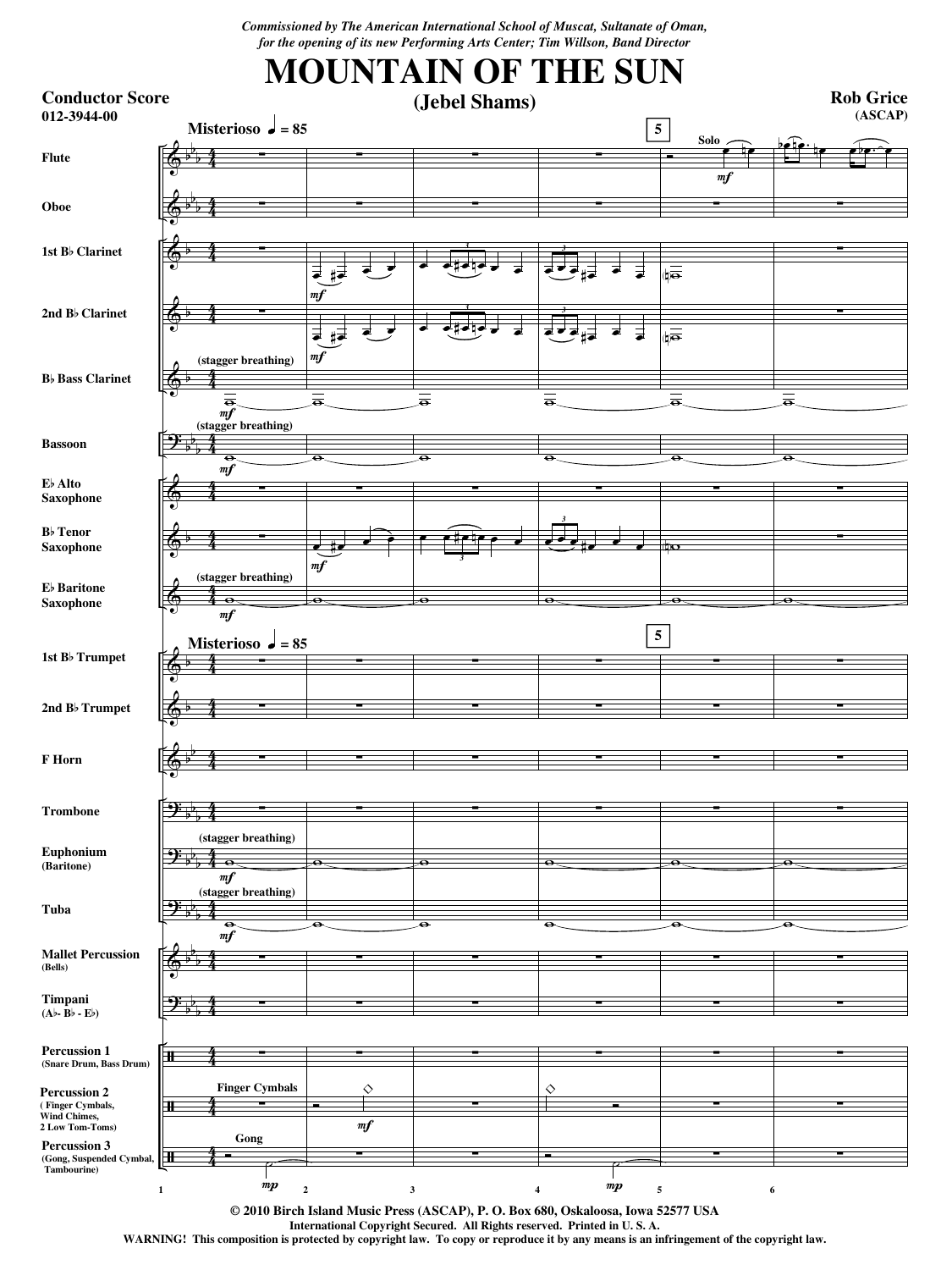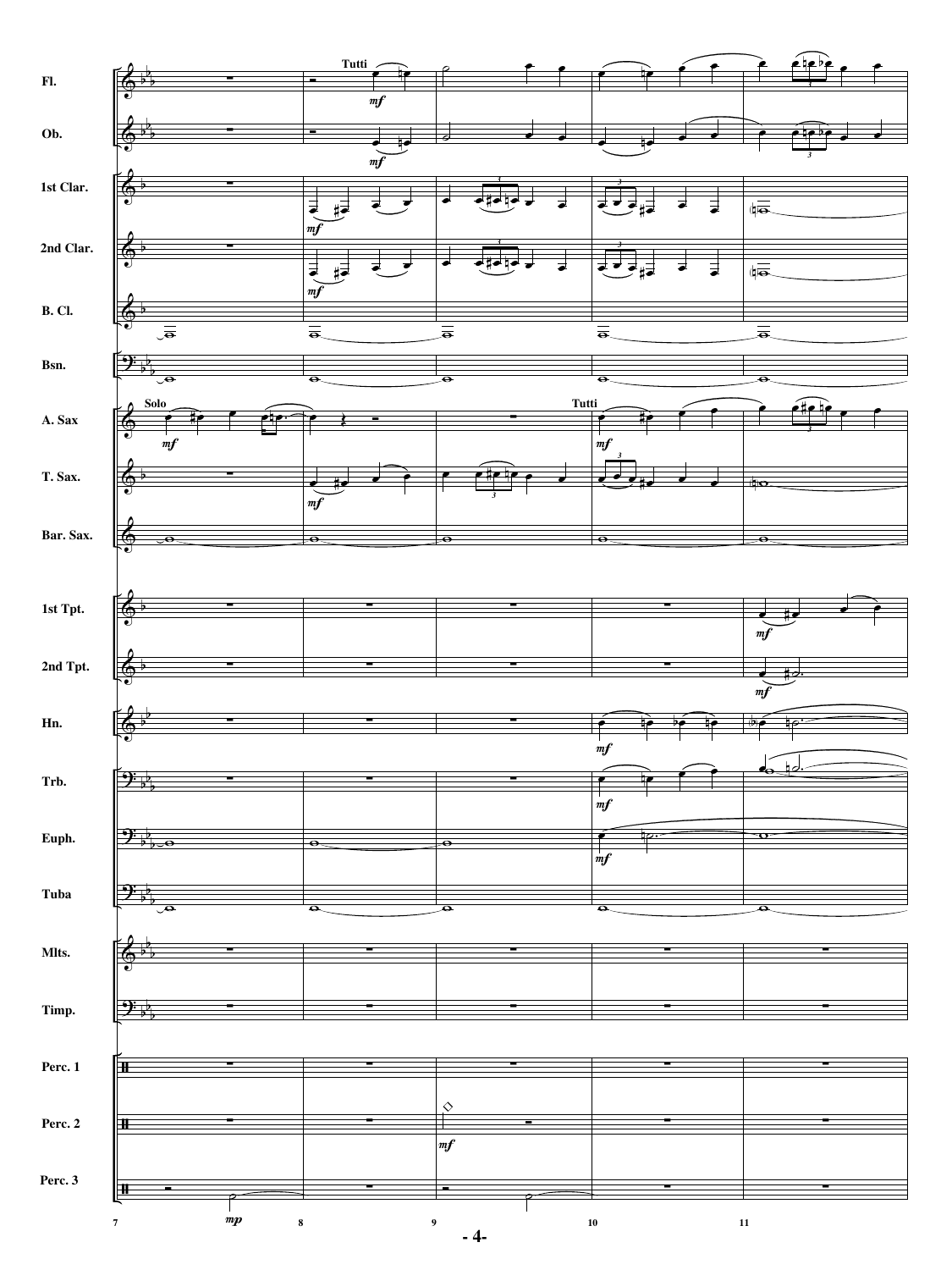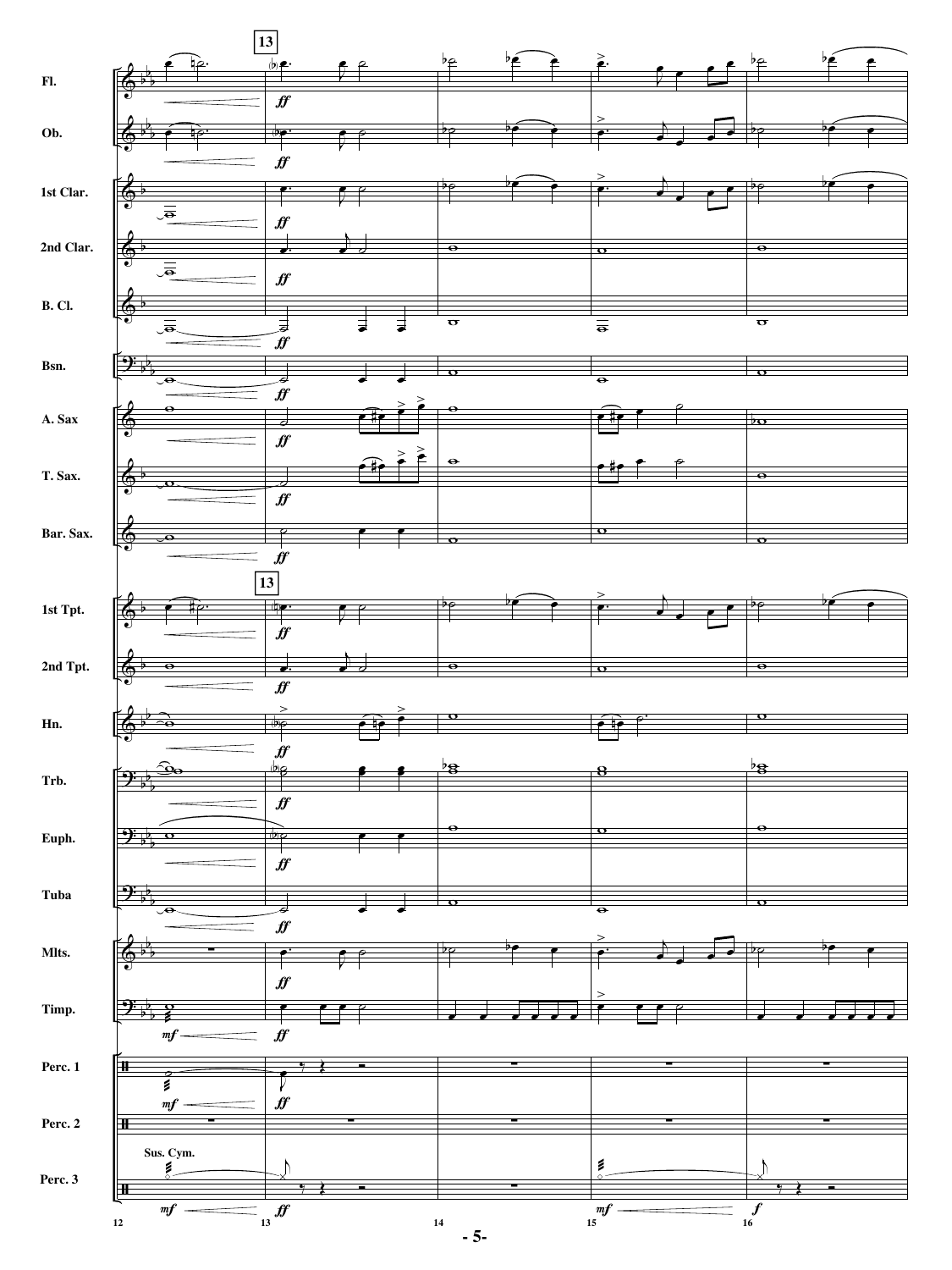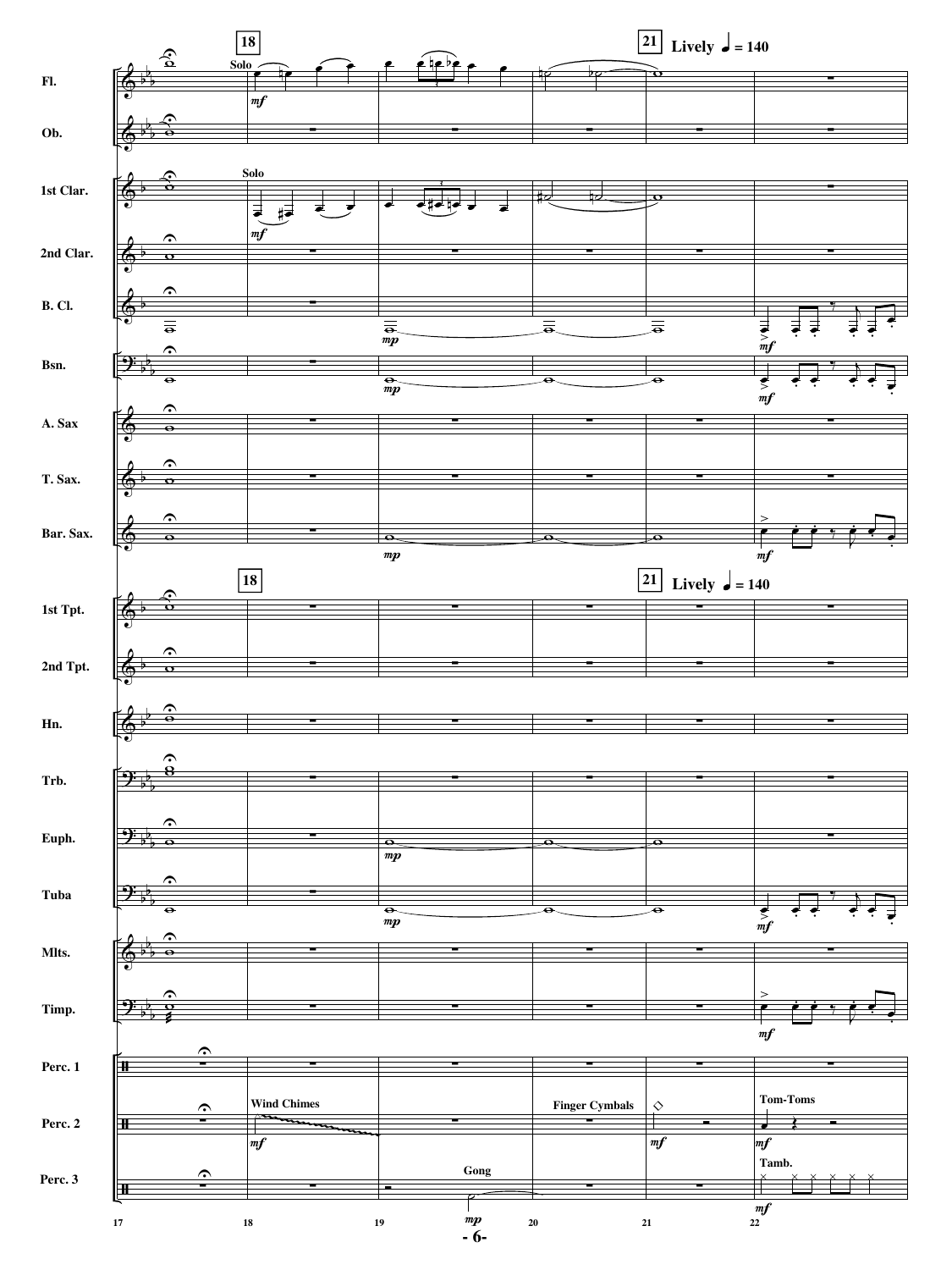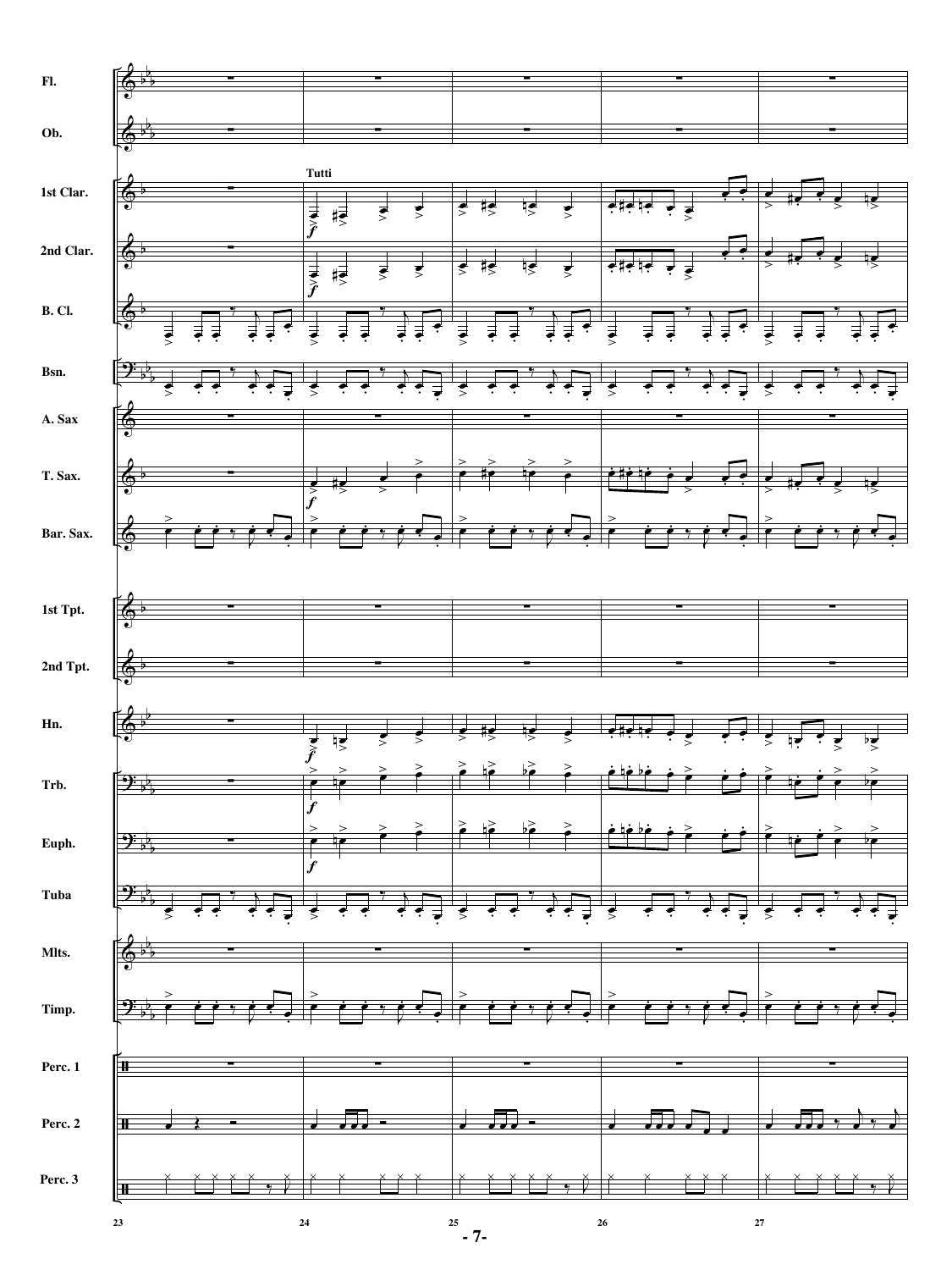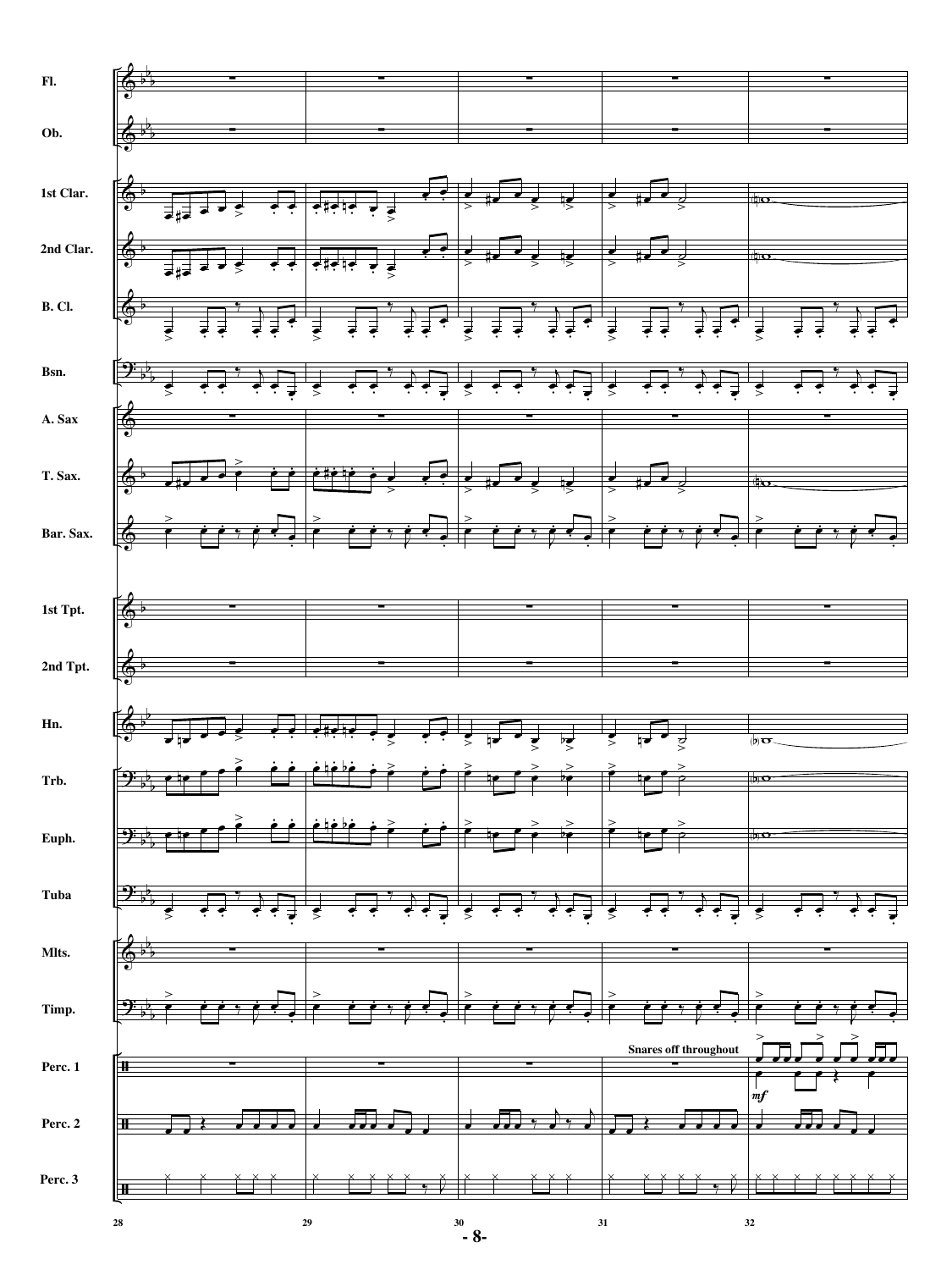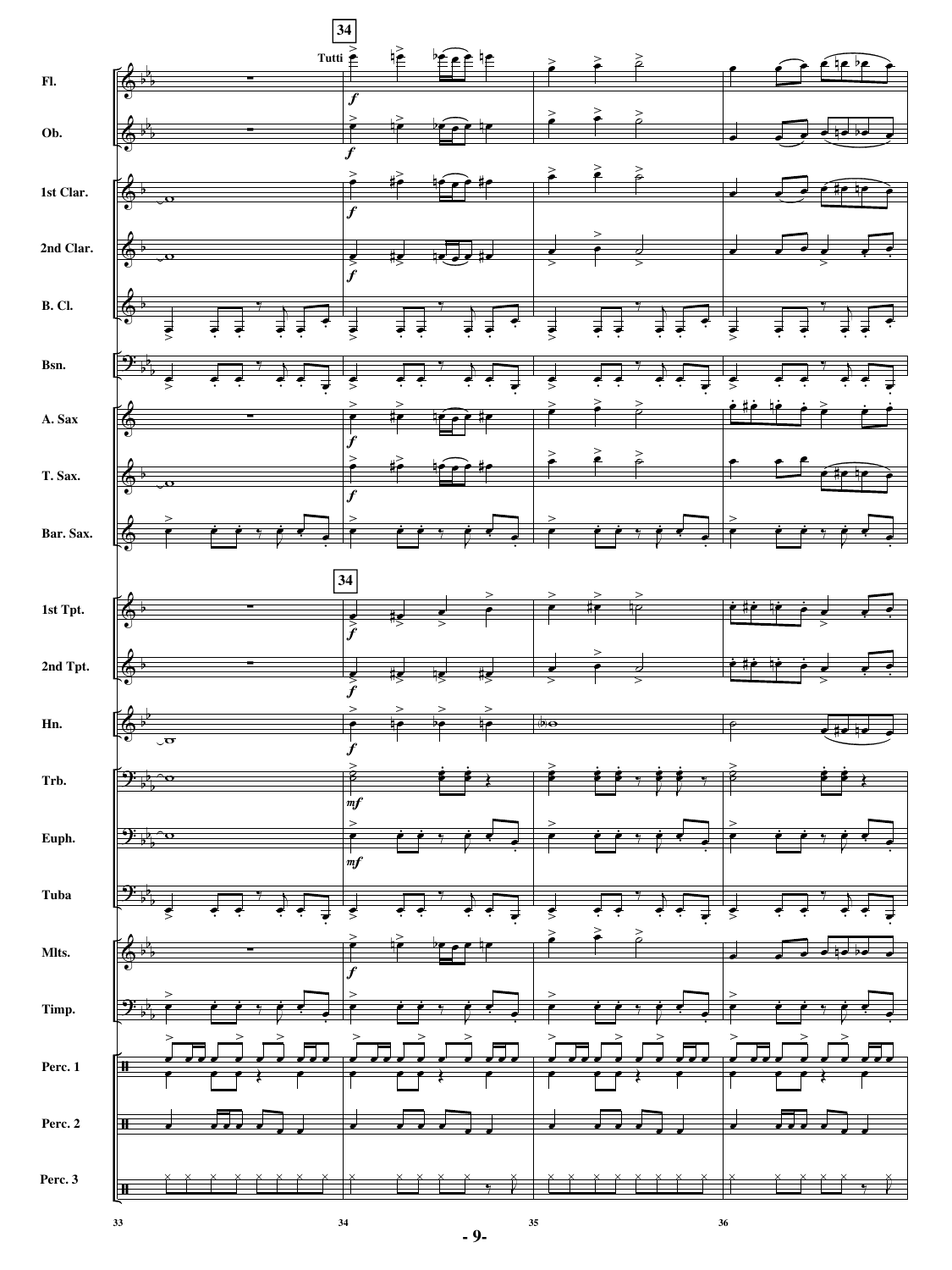

 $-10-$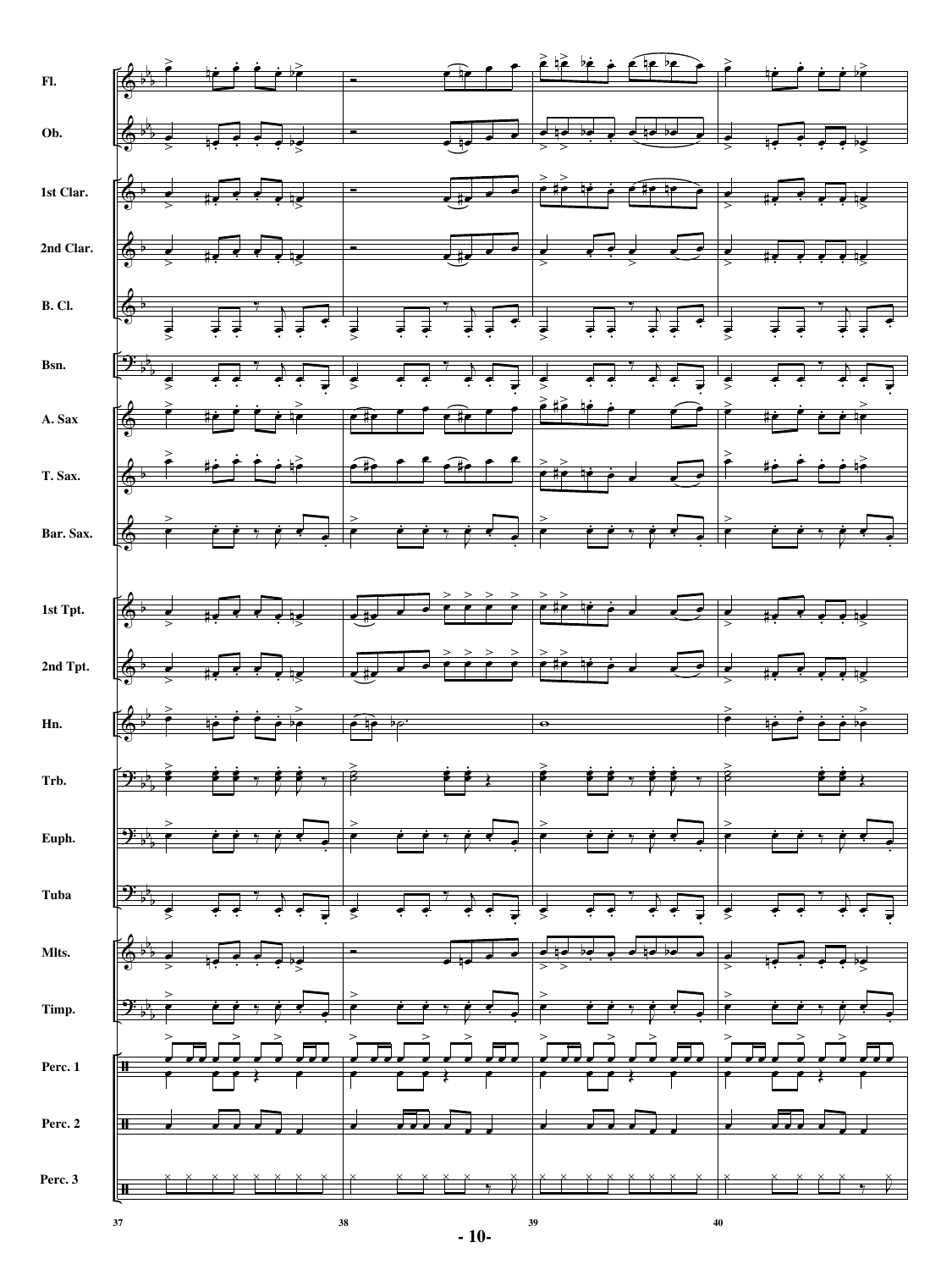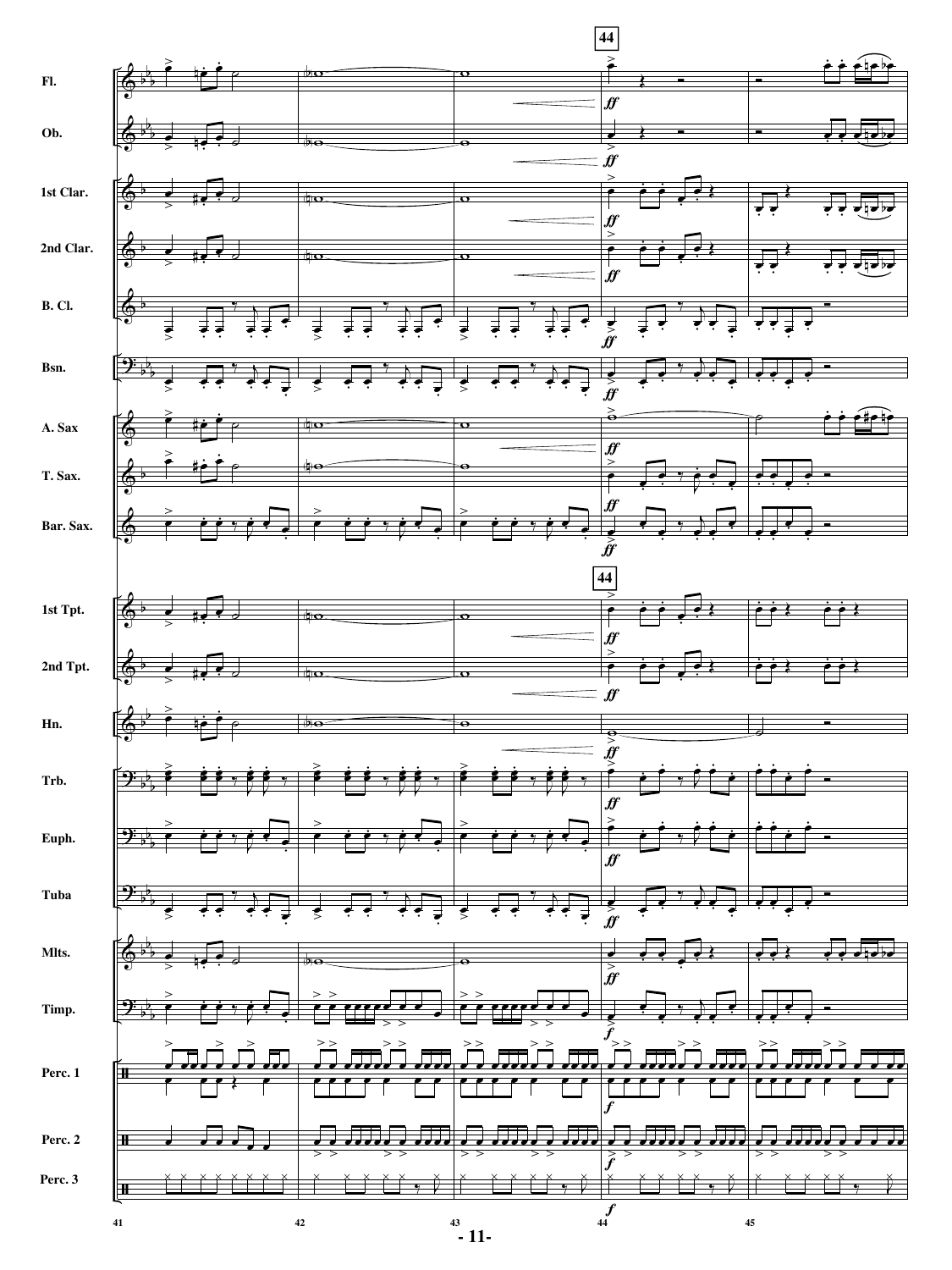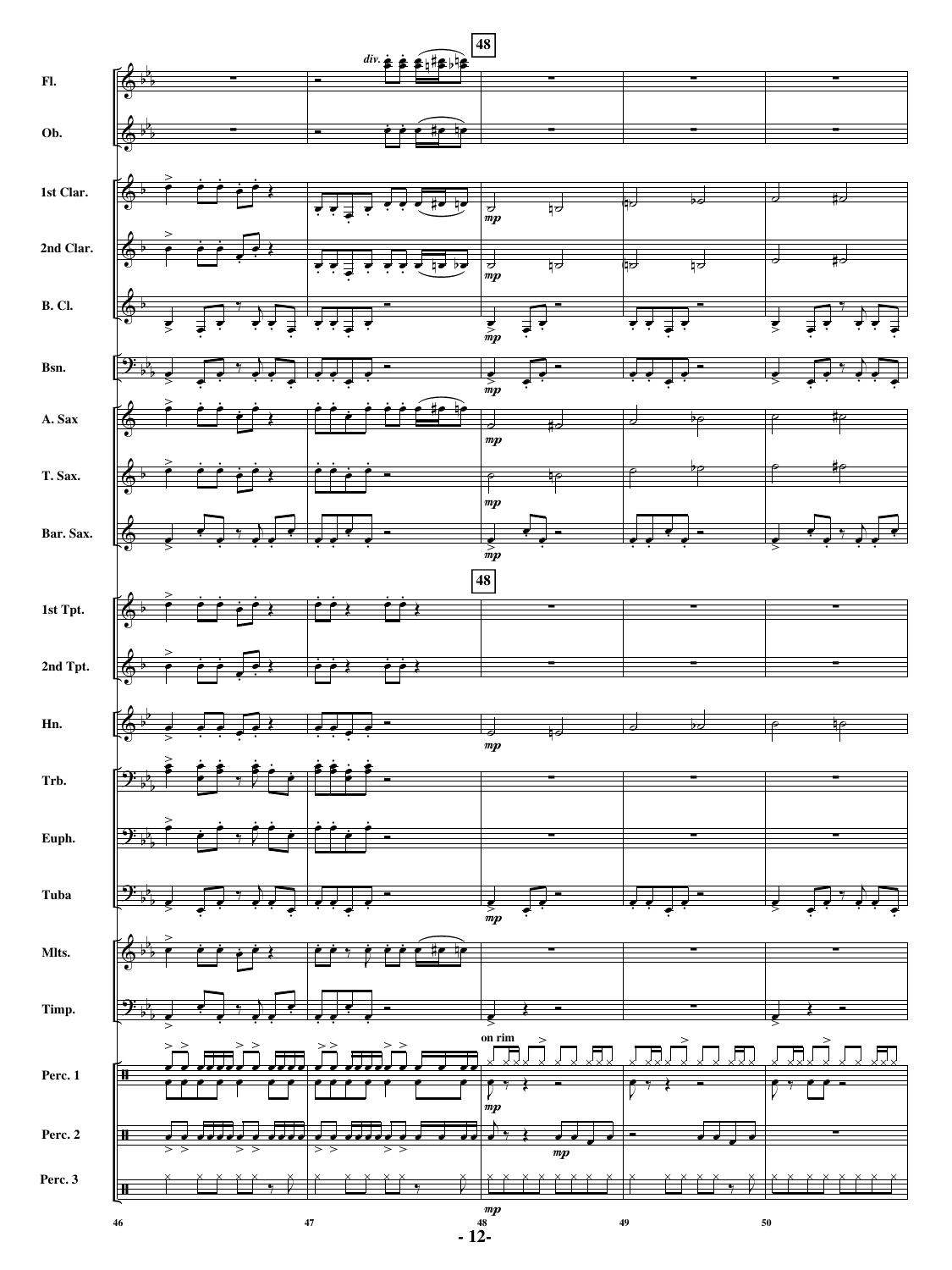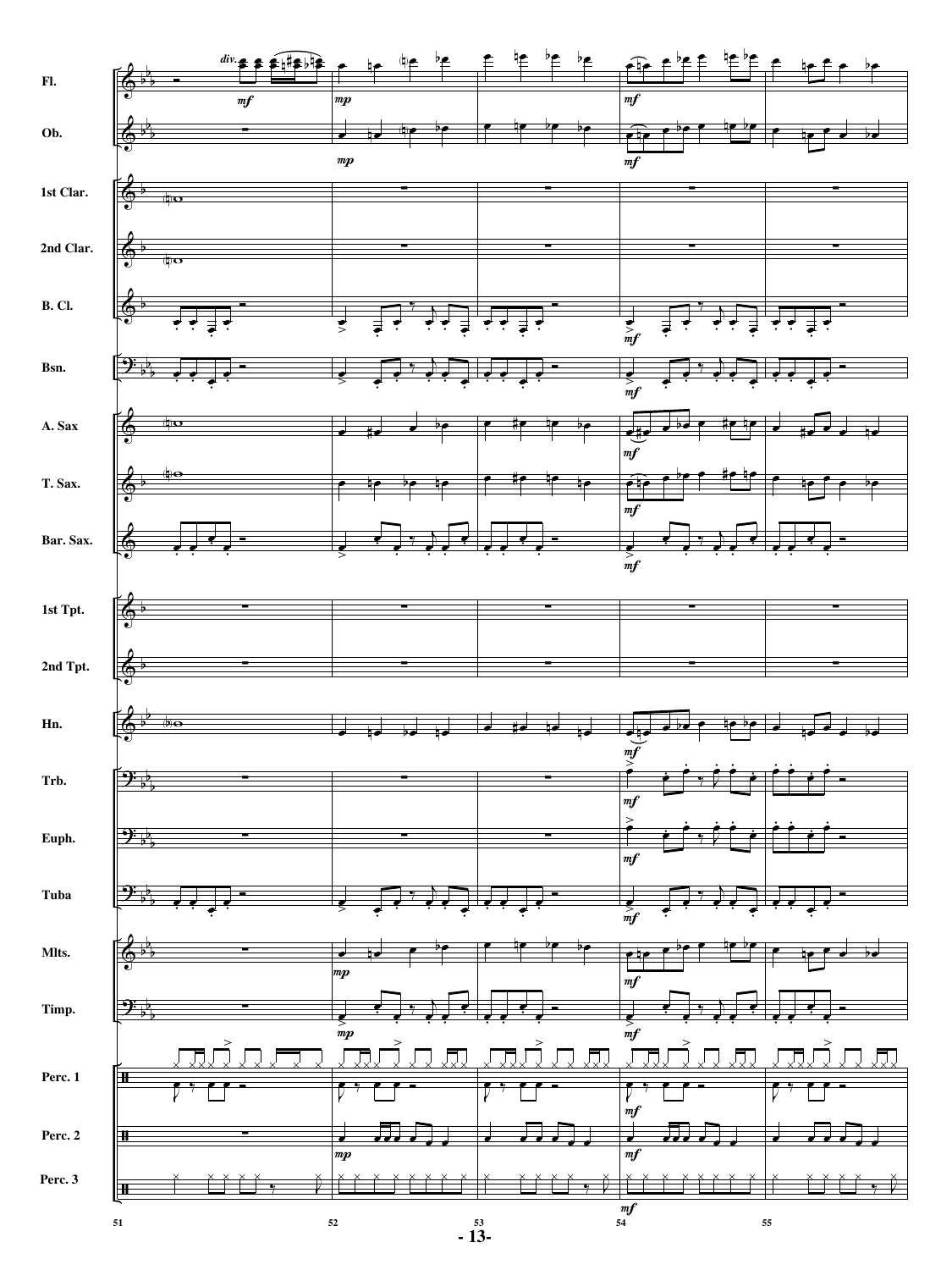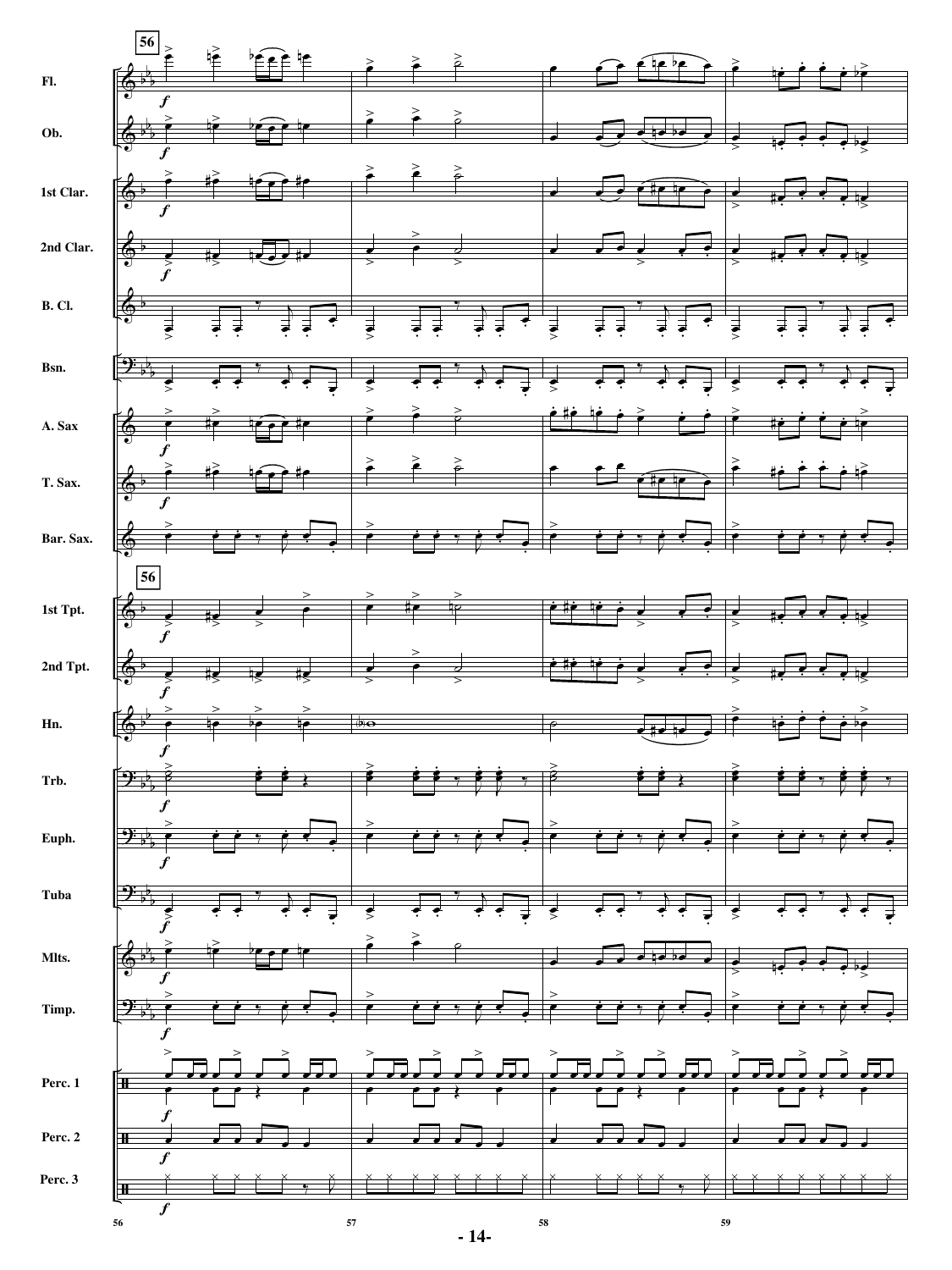

## $-15-$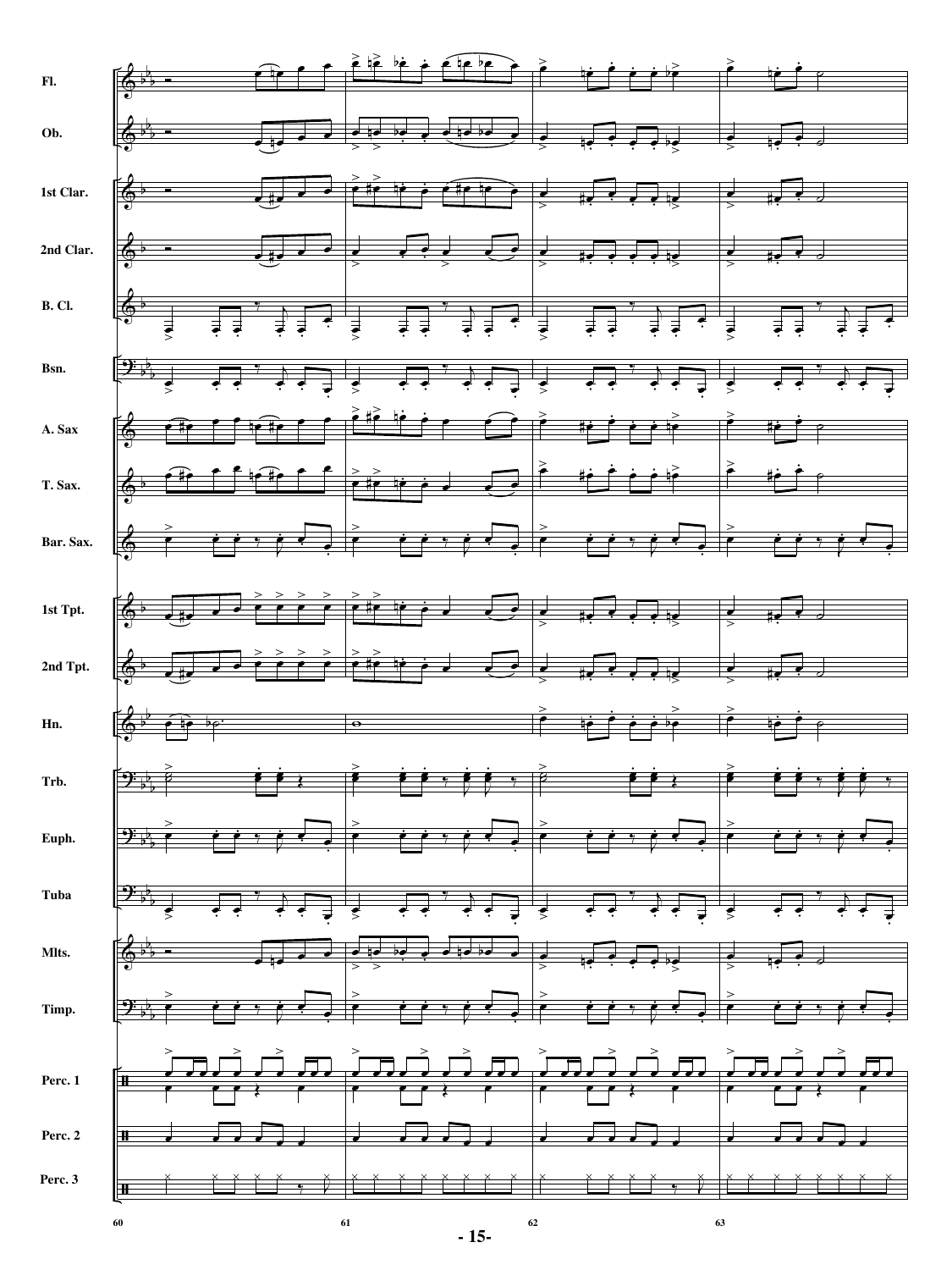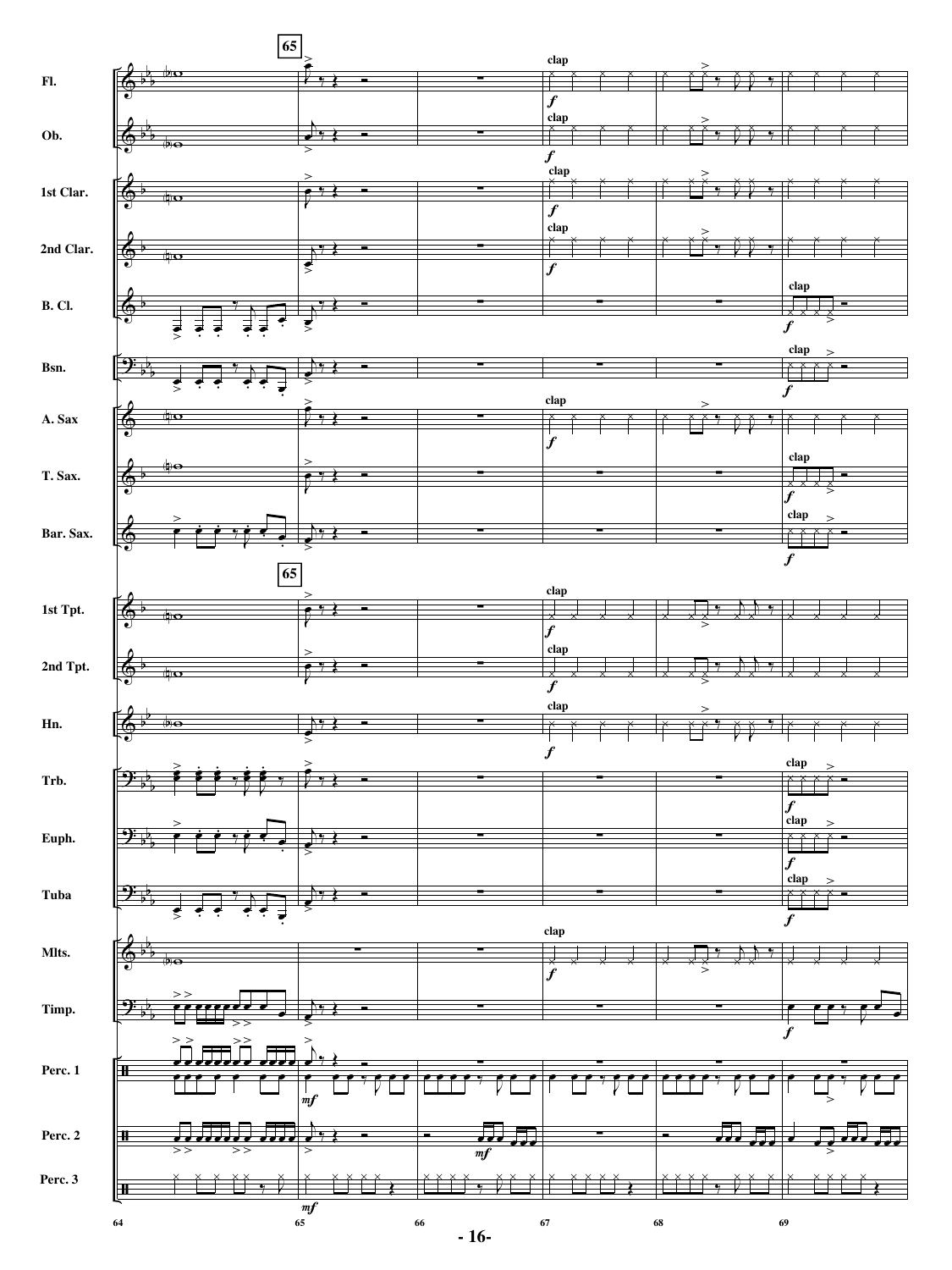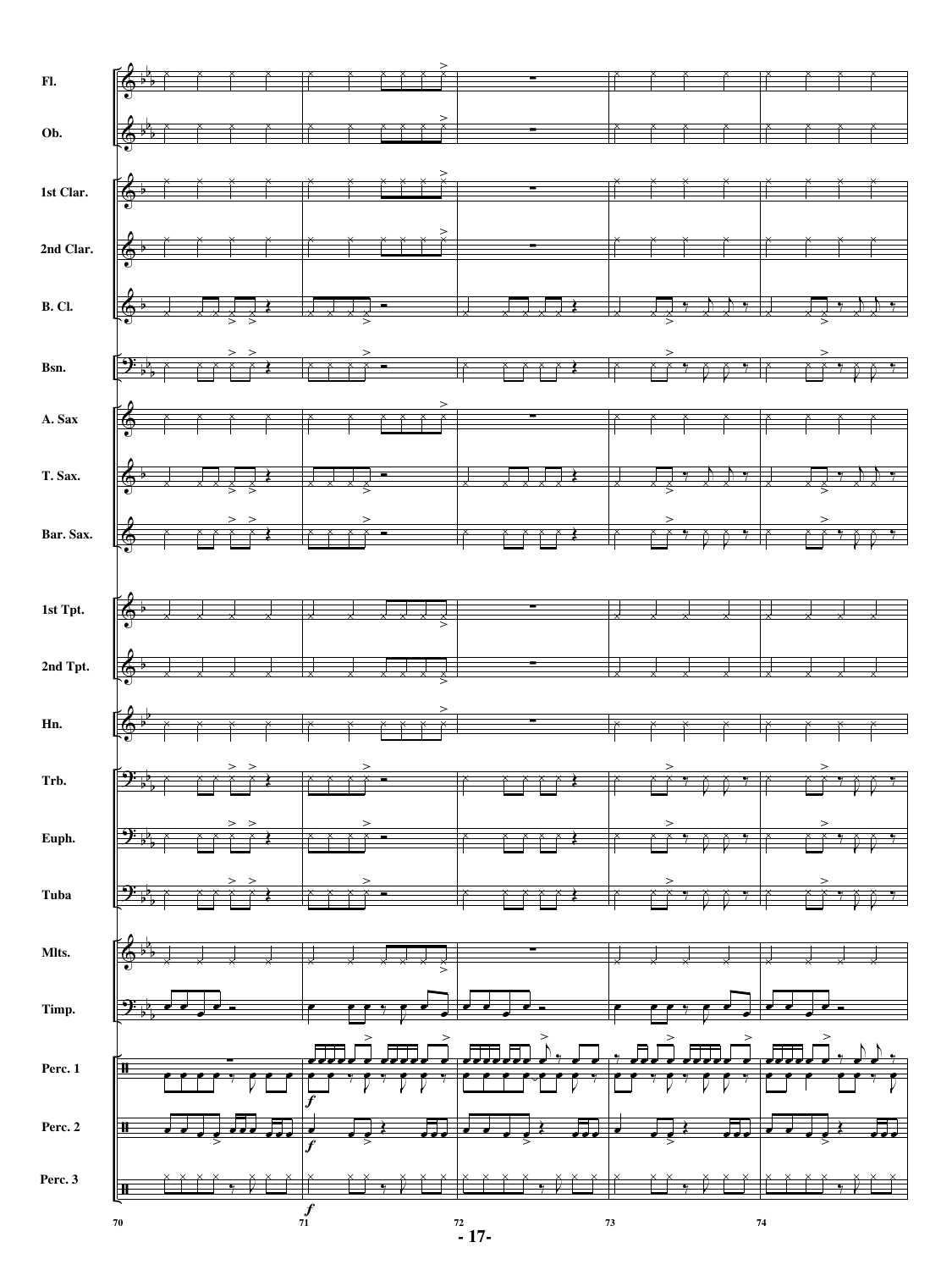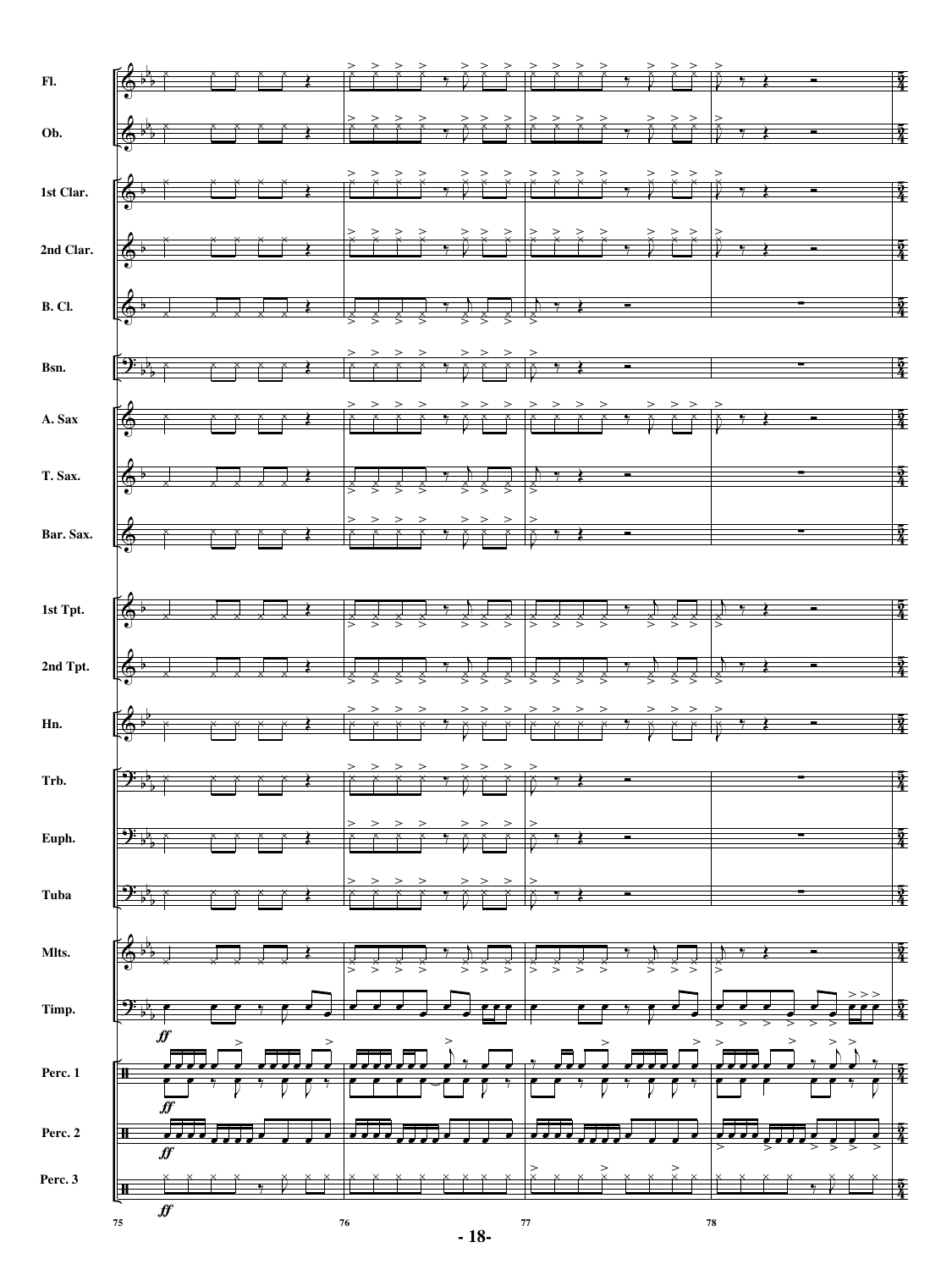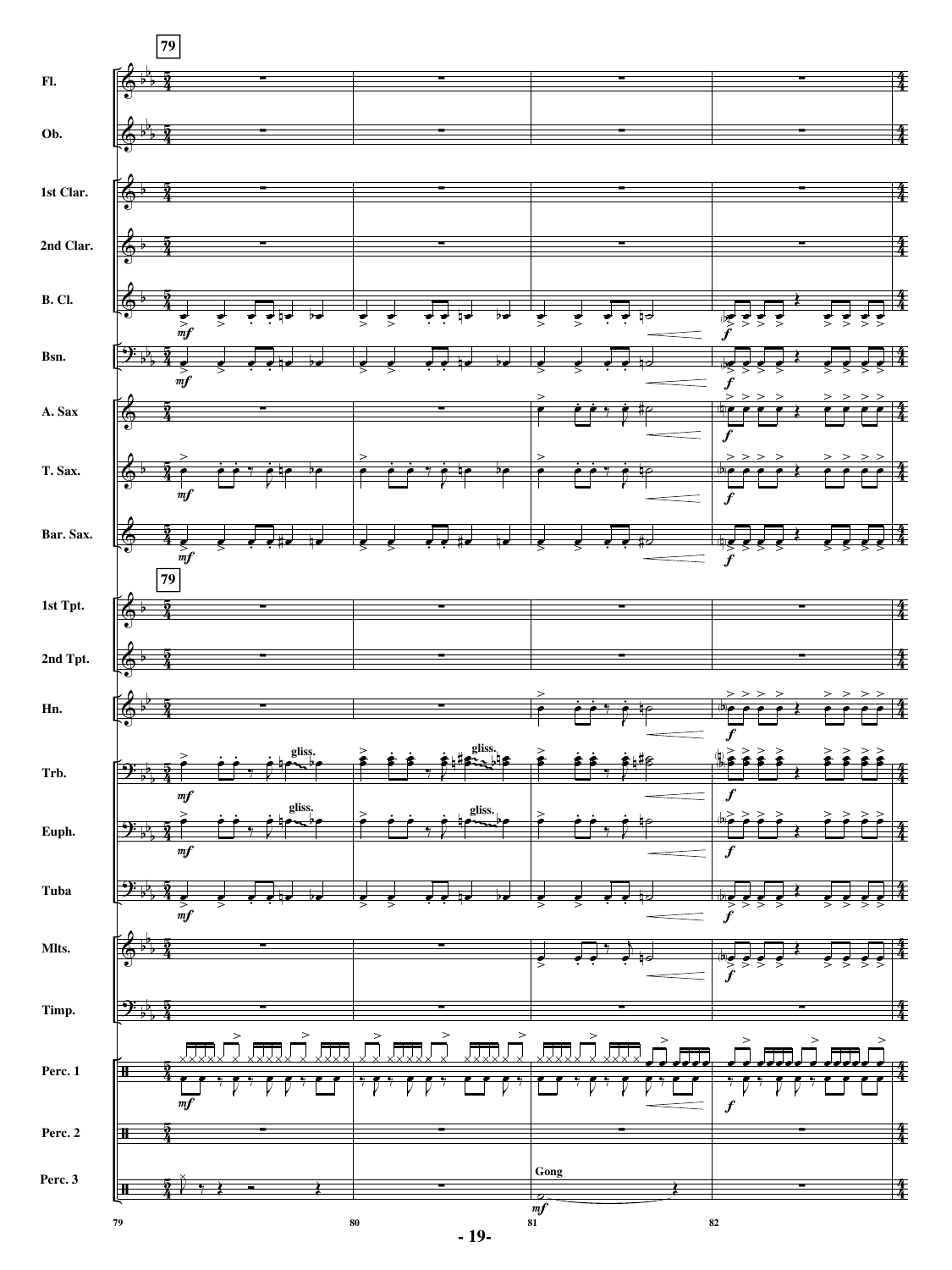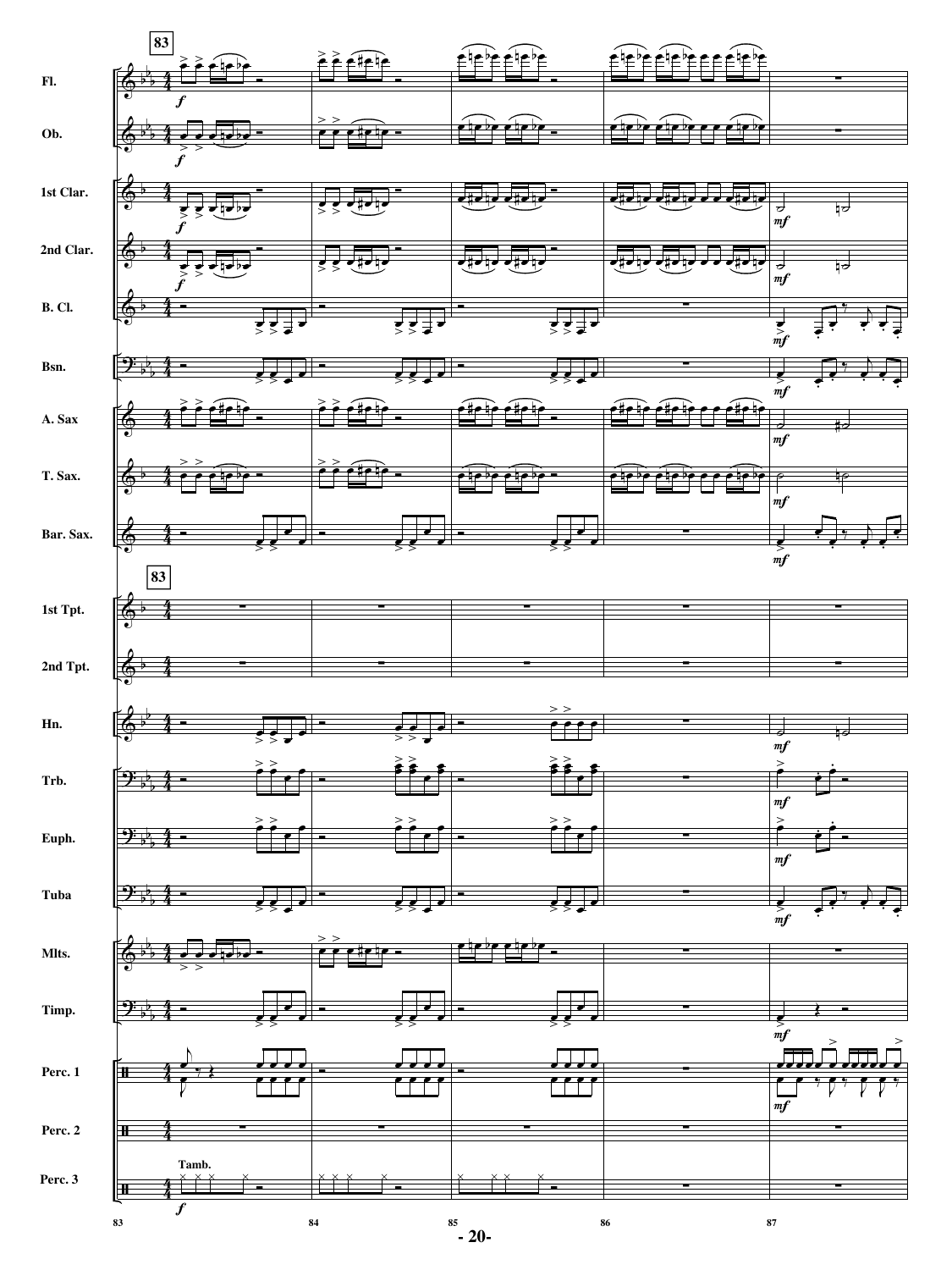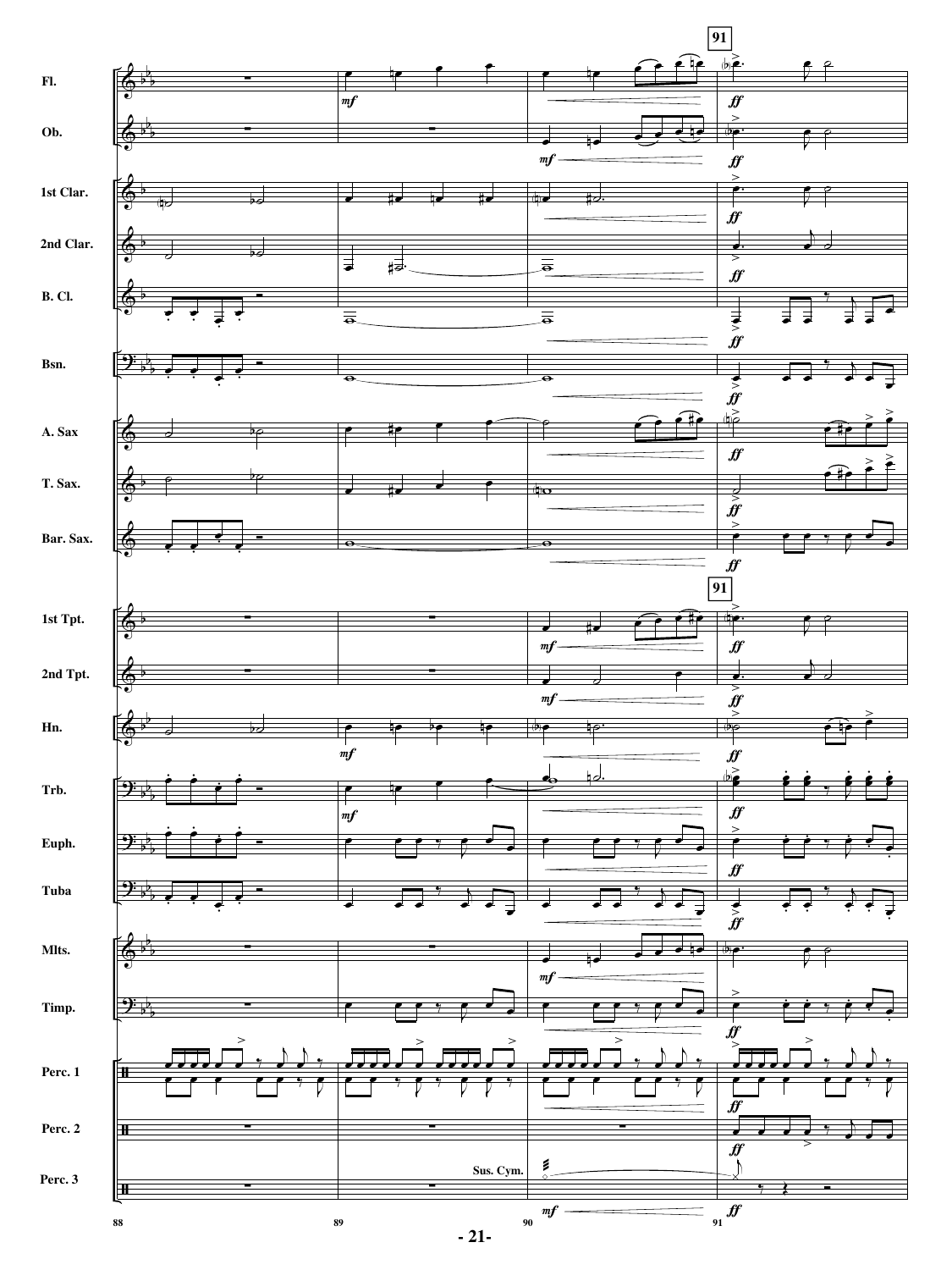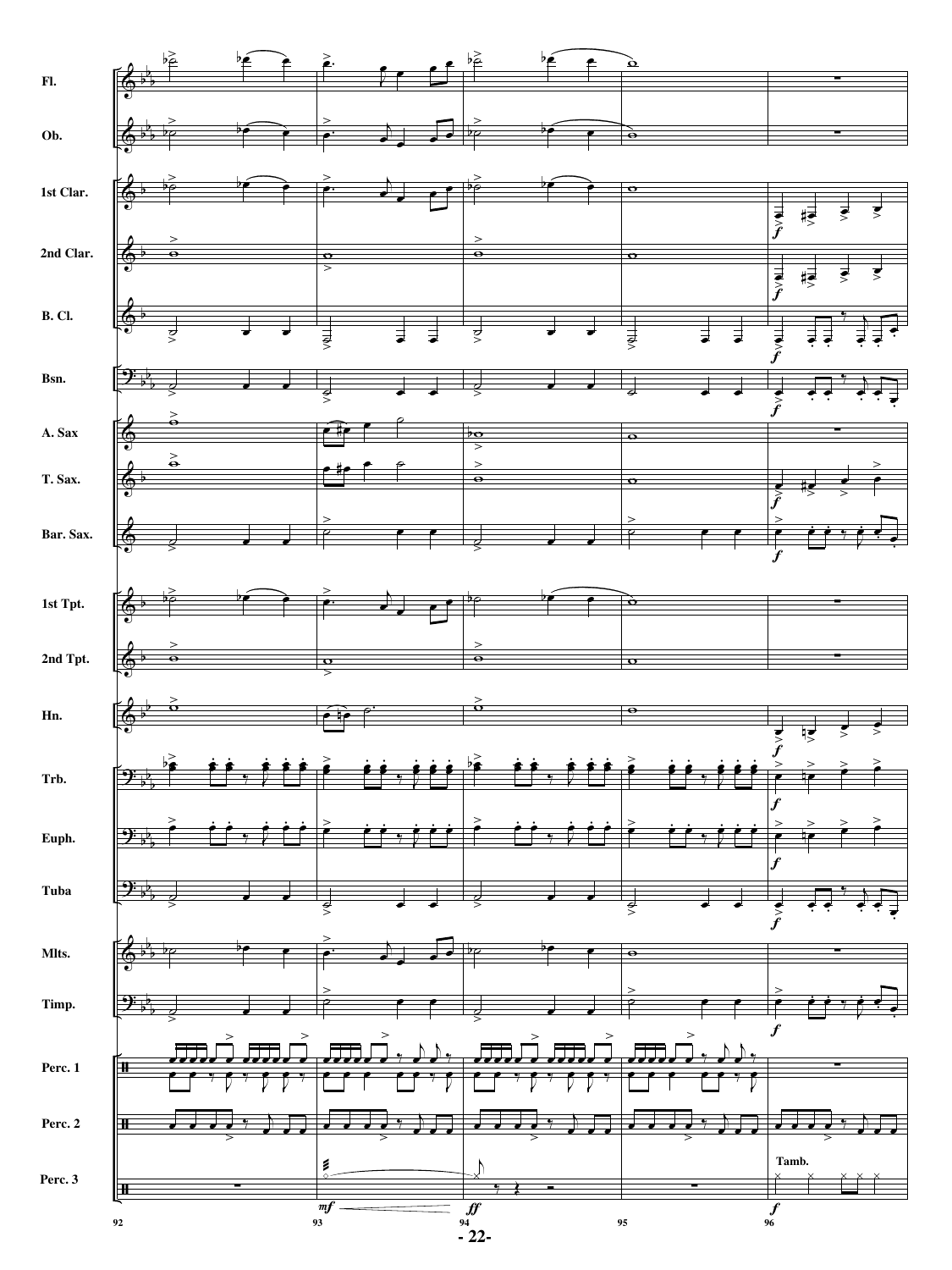